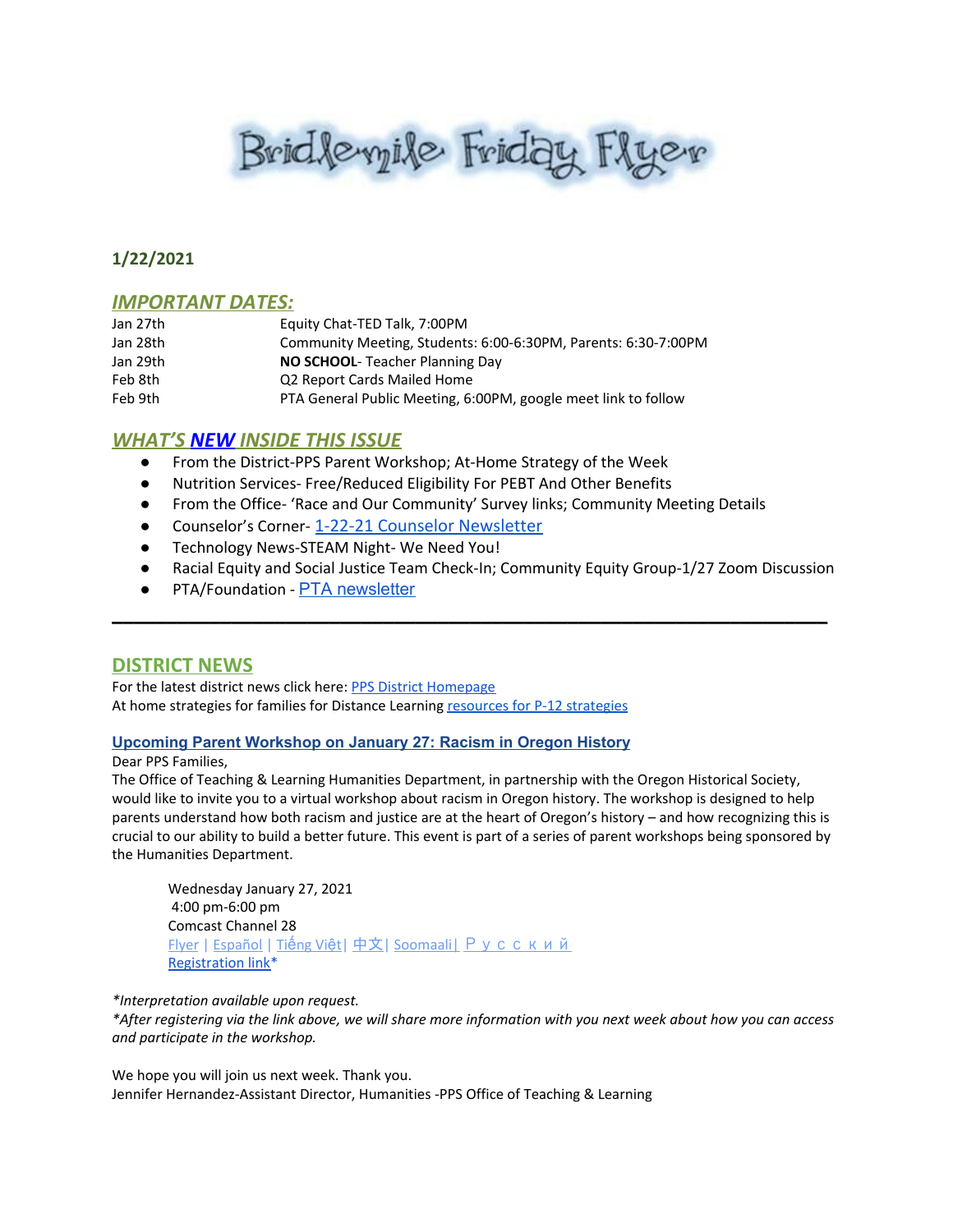#### **AT-HOME STRATEGY OF THE WEEK FOR FAMILIES- LIMIT SETTING**

This week's one [page](https://docs.google.com/presentation/d/1syU3rArW8cleCBe9PMh8cNEYgq9SPCbvbwBvMw7QReI/edit#slide=id.p) flyer is Limit [Setting](https://docs.google.com/presentation/d/1syU3rArW8cleCBe9PMh8cNEYgq9SPCbvbwBvMw7QReI/edit#slide=id.p). It contains links to explore more detailed information on the strategy, as well as a link to the MTSS At-Home Strategies Website, for families wishing to learn more.

#### **Nutrition Services**

#### **FREE/REDUCED ELIGIBILITY FOR PEBT AND OTHER BENEFITS**

While meals are served at no cost to children ages 1-18 at several Portland Public School sites this year, there are several benefits for eligible families to submit a meal application this school year.

- Families approved for free and reduced-price meals may be eligible to receive future potential government assistance such as Pandemic EBT benefits.
- Families may be eligible for other benefits such as school related fee reduction or waivers, low cost internet and health coverage.

Families do not need to submit a meal application if any of the following apply:

- All students in the household attend a Community Eligibility Provision (CEP) school (list located online: <https://www.pps.net/Page/2088>) where students eat meals at no cost.
- A meal application has already been submitted and approved for the 2020-21 school year.
- The household received a 2020-21 Direct Certification Approval letter.

Eligible families who would like to submit a meal application have the following options:

- 1. Online at [www.schoolcafe.com/pps](http://www.schoolcafe.com/pps).
- 2. Print, complete and mail back a paper meal application [\(https://www.pps.net/Page/2464](https://www.pps.net/Page/2464)) to PPS Nutrition Services, 501 N. Dixon St., Portland, OR 97227.
- 3. Request a paper meal application be mailed home from mealbenefits@pps.net or call (503) 916-3402.

For meal benefits related questions, please email mealbenefits@pps.net or call (503) 916-3402.

#### **FROM THE OFFICE**

#### **Community Meeting:**

Please Join Us for our next Bridlemile Community Meeting for Students and Parents via Zoom!

#### **Thursday, January 28th, 2021 Student Meeting: 6:00 PM Parent Meeting: 6:30 PM**

We invite all parents and students to our next Bridlemile Community meeting Thursday, January 28th at 6:00 PM. Our meeting will follow the same format as our last. Students will meet at 6 PM and parents will meet at 6:30 PM.

At this month's student meeting we are giving children a super fun opportunity to engage with one another! After a welcome from principal Townsend, all students will be able to select a themed break out room to join in conversation and share their particular interest. Due to time constraints, students will need to choose one breakout room only. *Please make sure your Zoom*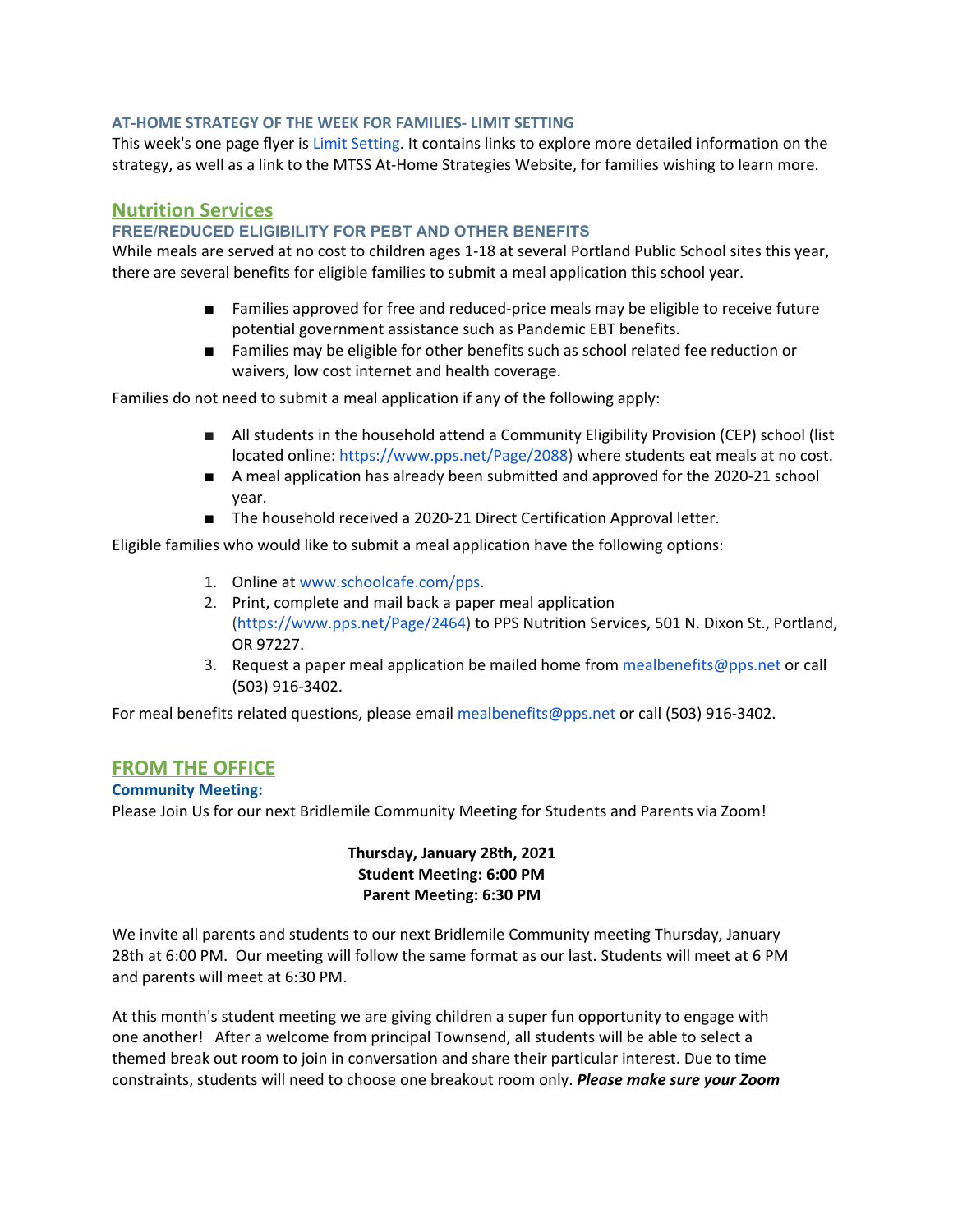#### *app is updated so students can self select the breakout room of their choice!*

The different breakout rooms will be:

**Video Games** - Do you enjoy playing video games? Playstation, XBox, Switch, PC, whatever kind of system you play on, whatever kind of game you play! Join us in talking about your favorites! This breakout room will be hosted by Ms. Sonja!

**Minecraft** - This room will be all about Minecraft! Come share your stories about epic builds, treacherous journeys and more! This room will be hosted by Ms. Nina (our speech pathologist)!

**Guided Drawing** - If you love to draw and be creative, join this room to share in a cool guided drawing lesson! Ms. Miner will be hosting this room!

**Animals and Pets** - Come share your pet virtually! No pet? Share facts about your favorite animals with friends! We want to hear all about your cat/dog/gerbil/lizard/fish/favorite animal! This room will be hosted by Ms. Jess!

**Read Aloud Room** - Maybe you're not in the mood to share and would prefer to listen to a lovely story read by a special friend. If so, please join Ms. Welle in the Read Aloud Room!

**Show and Tell** - Stay in the main meeting room and bring your favorite toy or item and tell us all about it! See other friends toys and what kids are having fun with while at home. Principal Townsend will host this room!

Students are encouraged to plan in advance for what room they'd like to join! Principal Townsend will cover student behavior prior to children entering breakout rooms and each breakout room will be supervised by a Bridlemile teacher or staff member.

After students meet we will transition to our parent meeting at 6:30 PM. Our parent meeting will cover the below agenda items:

- Preliminary survey data from our Race Survey.
- Parent resources for beginning developmentally appropriate conversations about race
- PTA updates
- Foundation updates
- Parent equity committee update
- Student report cards
- Limited In Person Instruction at Bridlemile (LIPI)
- 15 Questions Game! This game will be a fun way for us to get to know each other through Zoom Chat! We'll ask some quick questions and you drop your answer in the chat. Are you a dog person or a cat person? Do you prefer the beach, the lake or the mountains? Sweet snacks or salty snacks? Answer in the chat and see who shares your answer!

We will meet virtually via Zoom and the link is provided here:

Bridlemile [Community](https://pps-net.zoom.us/j/84921397043) Meeting 1.28.2021

We hope to see you there!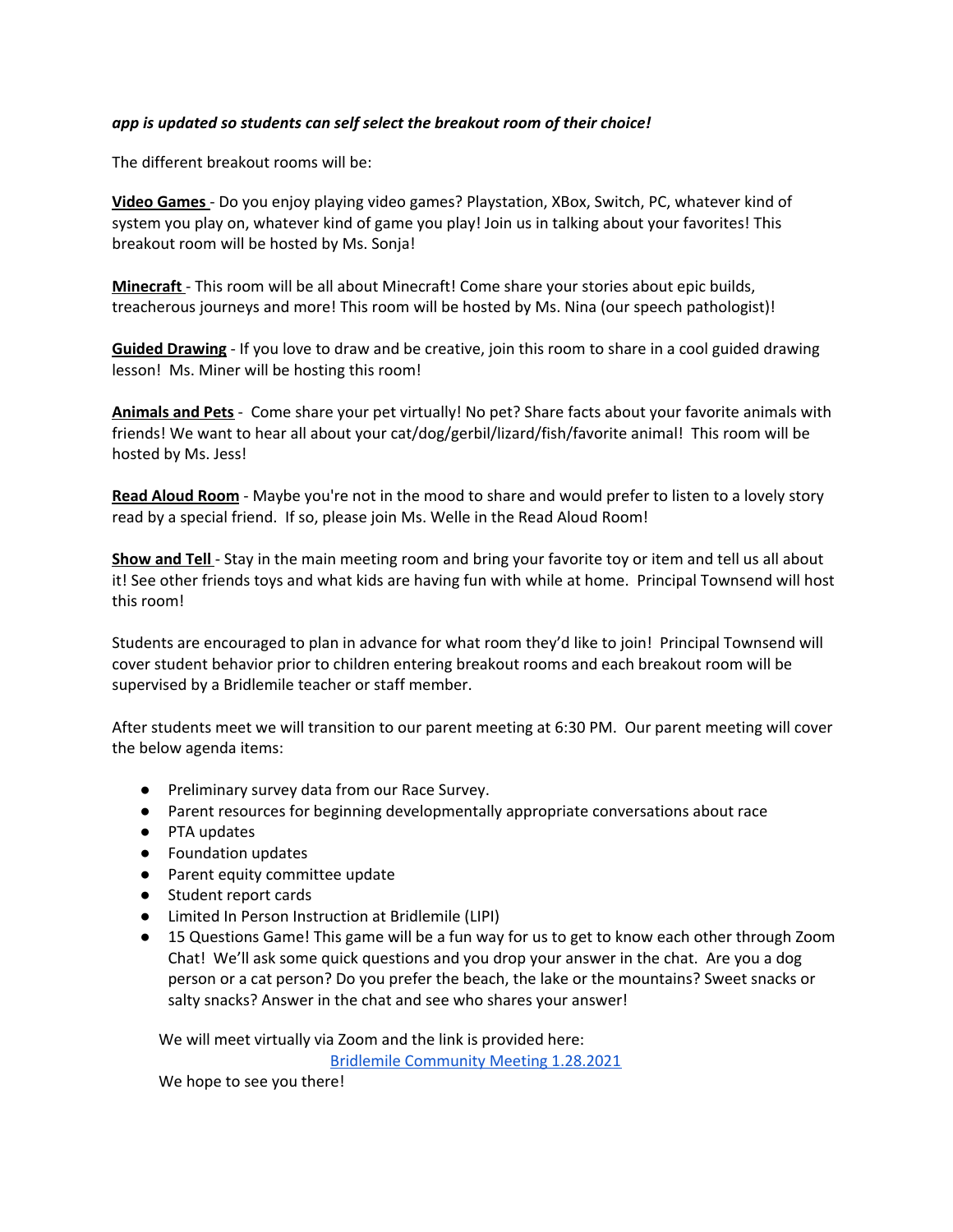#### BRIDLEMILE: RACE AND OUR COMMUNITY- STUDENT AND PARENT SURVEY

Thank you to our students and families who submitted responses to the 'Race and Our Community' Survey. If you would like to participate, the survey is still open and we welcome your input (all responses are anonymous). We have also added a translation in Spanish. Thank you for your feedback!

Community survey: <https://forms.gle/F5rLZy9dEQL93v5x8> Encuesta a la Comunidad: [https://docs.google.com/forms/d/e/1FAIpQLSf7FWn23YTUciDjEZ1LW6qB5gwcz5N98uY88Ux4EGnT0gy](https://docs.google.com/forms/d/e/1FAIpQLSf7FWn23YTUciDjEZ1LW6qB5gwcz5N98uY88Ux4EGnT0gyMrQ/viewform?usp=sf_link) [MrQ/viewform?usp=sf\\_link](https://docs.google.com/forms/d/e/1FAIpQLSf7FWn23YTUciDjEZ1LW6qB5gwcz5N98uY88Ux4EGnT0gyMrQ/viewform?usp=sf_link)

Student survey: <https://forms.gle/iq3oYqobjdqVSZCQA> Encuesta de Estudiantes: [https://docs.google.com/forms/d/e/1FAIpQLSfpbw7ls1eDV4aoxvrUHRXjHusYk-vqSJoicOGazObeEvMZ-w](https://docs.google.com/forms/d/e/1FAIpQLSfpbw7ls1eDV4aoxvrUHRXjHusYk-vqSJoicOGazObeEvMZ-w/viewform?usp=sf_link) [/viewform?usp=sf\\_link](https://docs.google.com/forms/d/e/1FAIpQLSfpbw7ls1eDV4aoxvrUHRXjHusYk-vqSJoicOGazObeEvMZ-w/viewform?usp=sf_link)

# **COUNSELORS CORNER**

This week's counselor [Newsletter](https://docs.google.com/document/d/12G3zTr1JxoLCbGmQjeWD4YFqDYg0x-5zMG1r4dS3uuc/edit?usp=sharing): 1-22-21 Counselor Newsletter

# **TECHNOLOGY NEWS FROM MR. STENGER**

#### **STEAM Night: We need you!**

Can you share your science, technology, engineering, arts or mathematics experience on STEAM Night on Thursday, March 4? Please sign up or send an email to let us know if you can help make STEAM Night exciting for our amazing students. Lead a live evening session or record an experiment or demonstration and share it with us for the website.

Did you do a great interactive science experiment with your student at home? Record or or share the instructions and make it part of the experience. Sign up [here](https://docs.google.com/document/d/1GuHO96LkmsVxxVzZ0Cq97mMDchy7GQr4OvLnC6NvI2c/edit?usp=sharing) or send an email to pstenger@pps.net.

#### **LIBRARY NEWS FROM MS. DAHINDEN**

**BOOK RETURN & BOOK PICK UP TIMES:** On school days: Wednesdays 12 noon to 3 pm, Thursdays and Fridays 8:30 to 3:00 pm. Pick up times need to be scheduled with library staff.

**BOOK CHECK OUT:** Use the link below to request library books. Please be logged into your student's PPS account before trying to access the link.

Library Book [Check-Out](https://docs.google.com/forms/d/1xEGdx-amzrGt6XojZPw1T7-69WS4khrku0Vd_1MJj1g/edit) Request Form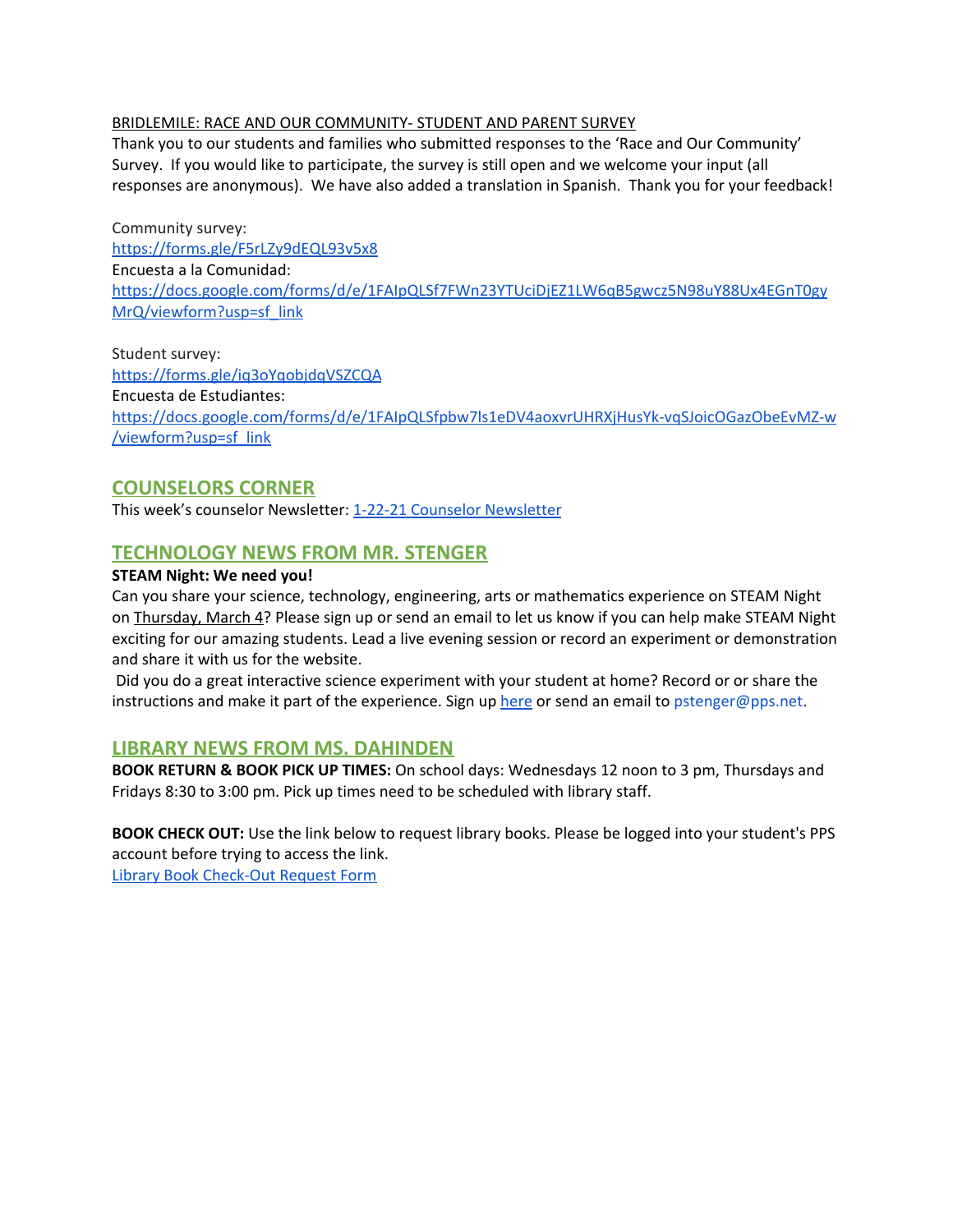# **SCHOOL RACIAL EQUITY AND SOCIAL JUSTICE TEAM CHECK-IN K-5 BOOKS AND VIDEOS TO SPARK COURAGEOUS CONVERSATIONS (Click on the image to go to the video)**



#### **COMMUNITY ACTION**

Calling all photographers! The RESJ team is still accepting photos! All photos can be sent to jcovingtonbrehm@pps.net

- Send us a photo of your community service. For example: a picture of you picking up garbage in a park.
- Take pictures of places or things in your community and/or home that may help people with a disability.

#### **PPS HATE SPEECH RESPONSE FORM**

**To ensure a learning environment of safety, security and belonging for every student, PPS does not tolerate hate speech nor acts of discrimination. If you experience or witness hate speech, please fill out this [H](https://docs.google.com/forms/d/e/1FAIpQLScBgOKMOV-xv4yfPk9DnciUMqkQ7E_Us3JaXcTf_lUIUmWnoA/viewform)ate Speech [Response](https://docs.google.com/forms/d/e/1FAIpQLScBgOKMOV-xv4yfPk9DnciUMqkQ7E_Us3JaXcTf_lUIUmWnoA/viewform) Form.**

#### **Bridlemile Community Equity Group**

Equity Chat - How to Overcome Our Biases Wednesday Jan. 27 at 7 p.m. Zoom Meeting Link: [https://nike.zoom.us/j/97029170062?pwd=SGRLYS90akJnTWQ0UVhWNXprdjY3UT09&from=a](https://nike.zoom.us/j/97029170062?pwd=SGRLYS90akJnTWQ0UVhWNXprdjY3UT09&from=addon) [ddon](https://nike.zoom.us/j/97029170062?pwd=SGRLYS90akJnTWQ0UVhWNXprdjY3UT09&from=addon) Meeting ID: 970 2917 0062 Passcode: 897402

Join by Telephone (Note: Using Call Me or a number below will result in a cost to Nike):

Phone one-tap: US: +16699006833,,97029170062# or +12532158782,,97029170062#

Join members of Bridlemile's Community Equity Team for a conversation about unconscious bias and racial justice. We'll use Verna Myers excellent TEDx talk as a jumping off point. If you can, please watch this video before the chat; it runs approximately 18 minutes.

[\(https://www.ted.com/talks/verna\\_myers\\_how\\_to\\_overcome\\_our\\_biases\\_walk\\_boldly\\_toward\\_them](https://www.ted.com/talks/verna_myers_how_to_overcome_our_biases_walk_boldly_toward_them))

Come to the chat with thoughts, questions, insights and observations. We'll talk about the TED Talk in an open, safe and brave environment. All welcome.